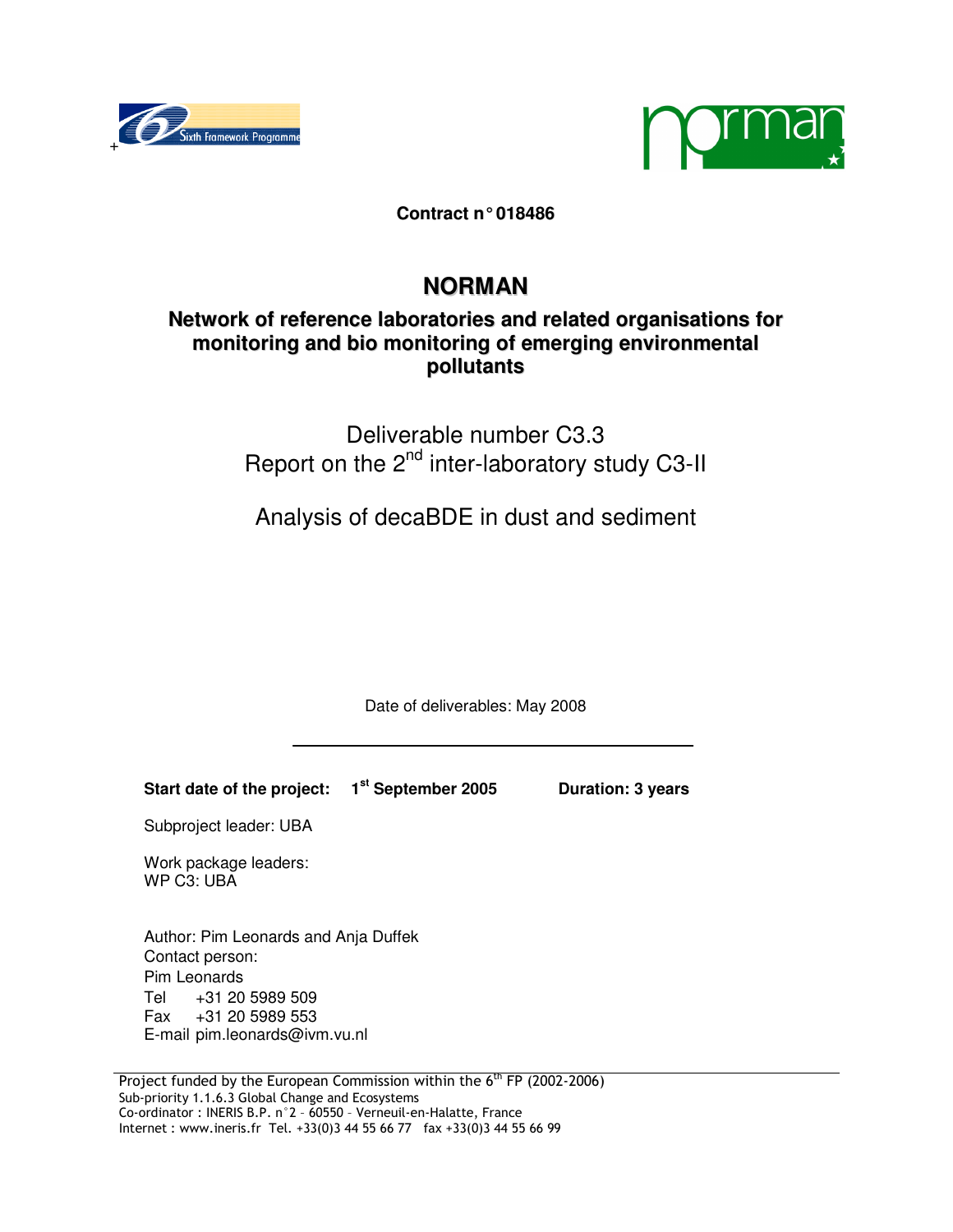# **1 Objective**

The objective of this second interlaboratory study was to validate and harmonise the analytical methodology for the analysis of decaBDE in environmental samples, and to transfer the knowledge from expert to routine laboratories. Decabromodiphenyl ether (decaBDE), an emerging pollutant that belongs to the group of brominated flame retardants, seems to be an ideal example for this case study. On the one hand there is the need for monitoring according to the recently completed risk assessment (EUR 20402 EN) and on the other hand there is still a need for improvement in the analysis of decaBDE in many laboratories (de Boer & Cofino 2002, de Boer & Wells 2006). A sequential approach was followed, starting with expert laboratories that harmonised the method and identify the critical steps (first interlabotory study, Duffek, 2007), followed by the current second interlaboratory study to test and transfer the method to the routine level.

Based on the results of the first interlaboratory study the second round was organised with routine and some expert laboratories. Due to the difficulties in the analysis of decaBDE in environmental samples advice on critical steps for the analysis of decaBDE were given.

This report summaries the results of the  $2<sup>nd</sup>$  interlaboratory study including statistical evaluation and a critical assessment of the results.

## **2 Participants**

Ten laboratories from eight countries participated in this study.

- a. Centre for Environment, Fisheries and Aquaculture Science, Burnham on Crouch, United Kingdom
- b. Landersamt für Natur, Umwelt und Verbraucherschutz NRW, Düsseldorf, Germany
- c. Unilever, London, United Kingdom
- d. Waterdienst, Lelystad, The Netherlands
- e. Institute for Environmental Studies, VU University, Amsterdam, The Netherlands
- f. EMPA, Dübendorf, Switzerland
- g. Toxicological Center, University of Antwerp, Wilrijk, Belgium
- h. Institute of Chemical Technology, Prague, Czech Republic
- i. Ministry of the Environment, Laboratory Services, Toronto, Ontario, Canada
- j. Department of Environmental Science "G. Sarfatti", University of Siena, Siena, Italy

## **3 Methodology**

In preparation of the second inter-laboratory study most participants followed an instruction meeting on  $15<sup>th</sup>$  January 2008 (Amsterdam). This meeting was used to give advice on the analysis of decaBDE on the use of preferred conditions for extraction, clean-up, gas chromatography, control of blanks, and on further analytical improvements (see Annex I). The set-up and protocol (Annex II) of the second round was discussed as well.

### **Test samples**

The inter-laboratory study took place between January and March 2008. An analytical standard solution, sediment, and a dust sample were provided before  $21<sup>st</sup>$  of January 2008. including a questionnaire on experimental conditions, an instruction protocol and a standard form for reporting of results. The deadline for returning results and additional information was 15<sup>th</sup> March 2008.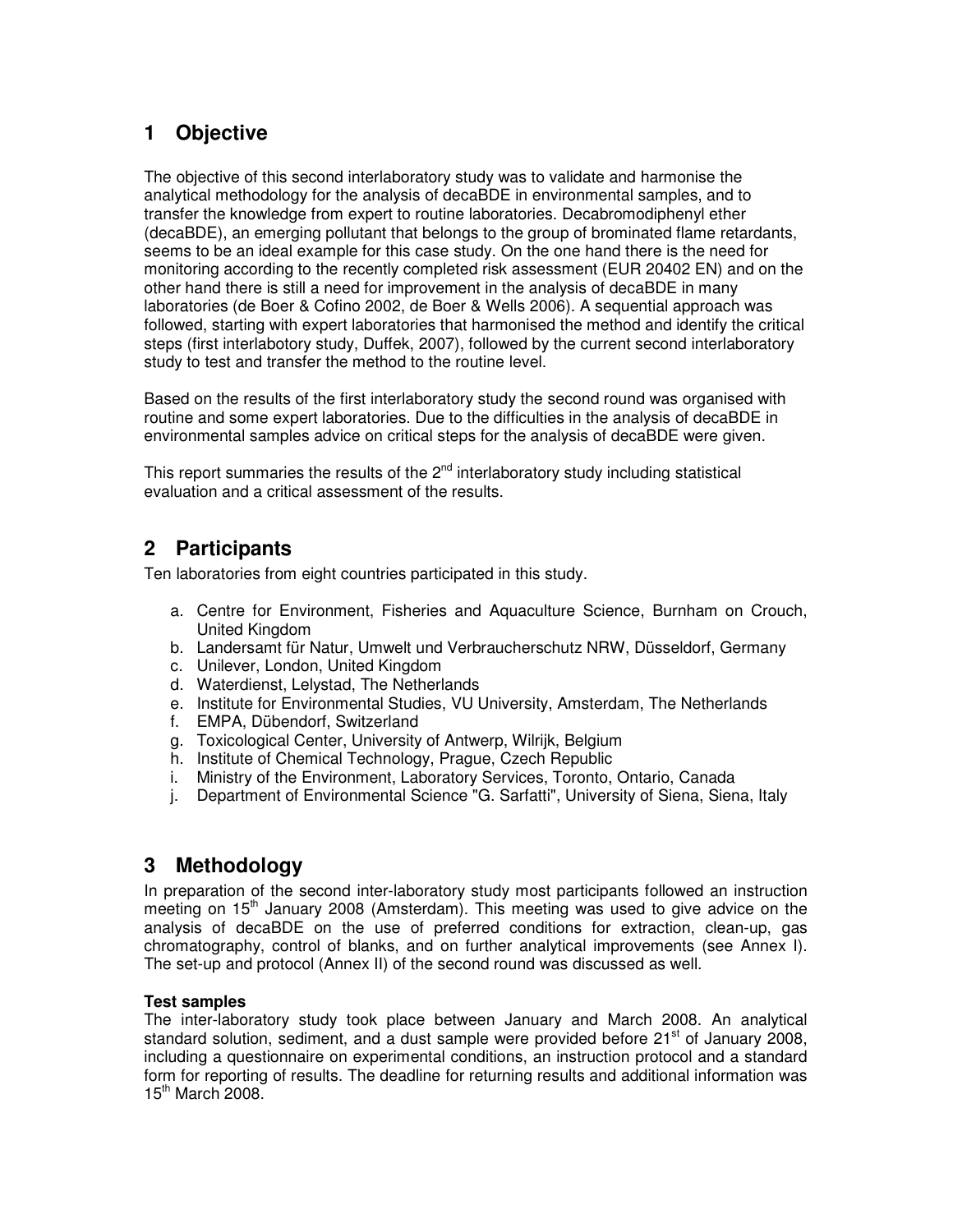A standard solution containing decaBDE in undisclosed concentration was distributed. This solution was prepared by diluting a certified standard solution of decaBDE in toluene purchased by Wellington Laboratories Inc. (Guelph, Ontario, Canada).

The sediment sample was from natural origin collected in the Elbe (Perlouc) in 2005, and was wet sieved (<63µm), freeze dried, and homogenized and provided by the EU project MODELKEY. The sample was stored at –80ºC. For the interlab study the samples were shipped and stored by the laboratories at room temperature.

The house dust reference material was from NIST (NIST 2585) recently certified for its PBDE content (Stapleton et al. 2006). The certified value of decaBDE is  $2510 \pm 90$  ng/g dw. This reference material is a sterilized, freeze-dried and sieved (< 100 µm) house dust collected from vacuum cleaner bags from homes, motels, and hotels. It contains various polycyclic hydrocarbons, polychlorinated biphenyl congeners, chlorinated pesticides, and polybrominated diphenyl ether congeners. The participants did not know that they received the NIST 2585.

#### **Sample treatment and analysis**

The first interlaboratory showed that several methods for extraction and clean-up are appropriate for the determination of decaBDE in dust (Duffek, 2007). Obviously, the choice of the analytical method is less important than the experience of the laboratories and the careful control of critical factors like thermal and photochemical degradation of decaBDE as well as blanks. Analytical solutions to avoid these possible errors are described in the literature (Covaci et al. 2003, de Boer & Wells 2006). In view of all the critical factors in the analysis of decaBDE in environmental samples QA/QC measures are of utmost importance.

Laboratories were allowed to use their own method for the determination of DecaBDE considering the given advice. However, i) the use of  ${}^{13}C_{12}$ -labelled decaBDE as internal standard to compensate for the losses throughout the analytical procedure and for interinjection fluctuations, ii) a short GC column  $(< 15 \text{ m})$ , and iii) testing of the GC-MS that no deterioration of decaBDE in the injection system and the column occurs, which all are critical factors, were obligatory.

For the final determination GC/MS operated in either electron ionisation (GC/EI-MS) or electron capture negative ionization (GC/ECNI-MS) mode was used. Four replicate analyses of each sample were requested. Because of known blank problems in decaBDE analysis, participants were asked to determine four independent blank replicates. All participants used isotope dilution technique for quantification. During the analysis of the test material the participants were also requested to record each single step of the whole procedure and any circumstances that might have influenced the results by filling out the provided questionnaire on experimental conditions.

#### **Statistical evaluation**

Statistical evaluation of the results submitted was carried out pursuant to the requirements of ISO 5725-2 using the software ProLab (quo data Ltd., Dresden, Germany). Data were checked for outliers according to Grubbs and Cochran.

Additionally, Z-scores were used in the evaluation of the interlaboratory results for each matrix. The QUASIMEME protocol for calculation of the Z-scores was followed. The relative deviation of the result obtained by the laboratory from the assigned value is regarded acceptable if less than 25% by QUASISMEME. For the standard solution a deviation of 10% was taken. The performance of the laboratory is acceptable if the difference between the mean value of decaBDE of the laboratory and the assigned value is equal or less than two. As assigned value for the standard solution  $50.17 \pm 2.5$  ng/ml, and for the dust sample the certified NIST value of 2510  $\pm$  90 ng/g dw was taken. For the sediment sample the mean value of all laboratories, with removal of outliers, was used (15  $\pm$  1.7 ng/g dw). The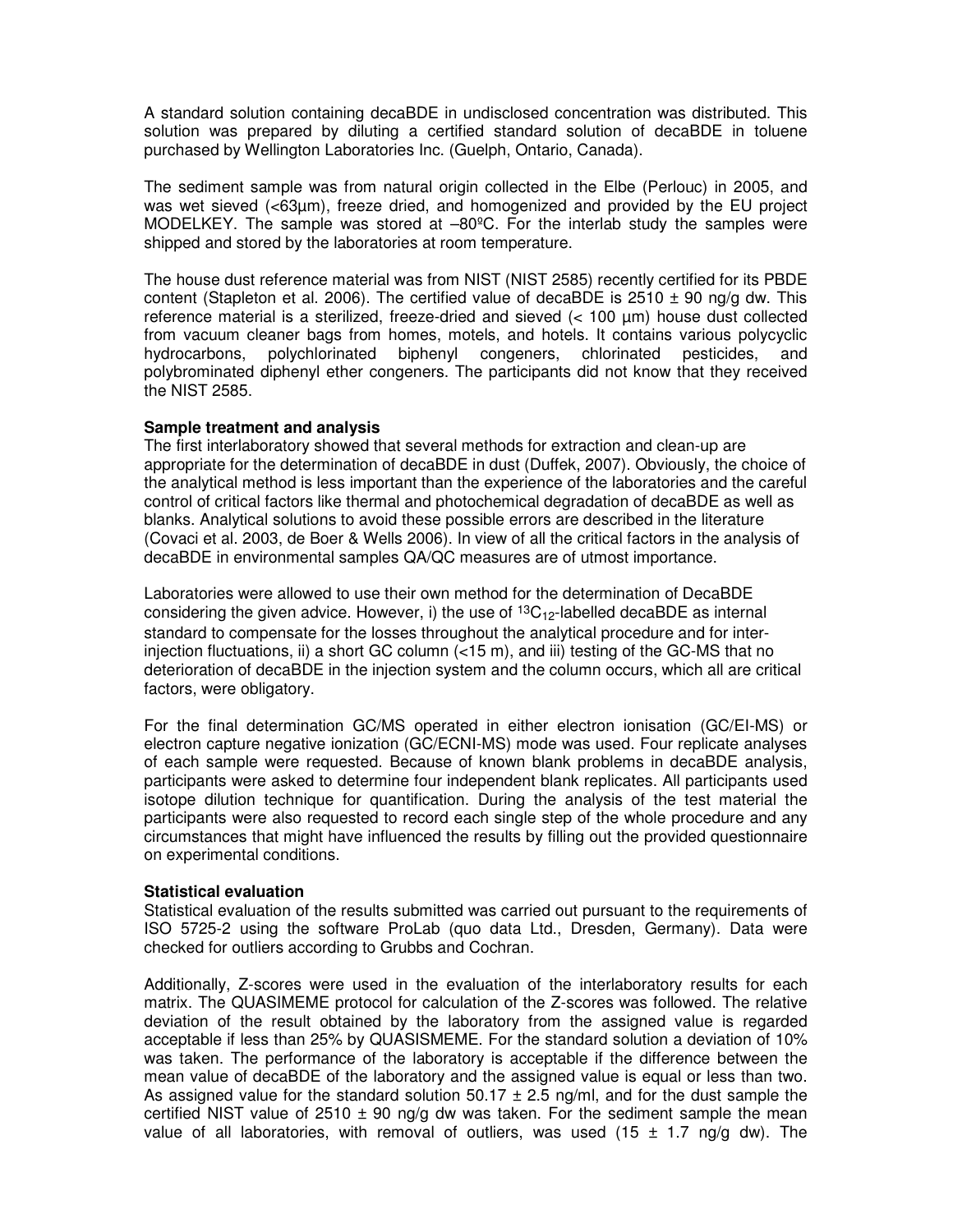QUASIMEME programme recently used a new statistical method to evaluate the data; method of Cofino (Cofino et al., 2000; de Boer and Cofino, 2002). For this method the longterm uncertainties of the analyses of the target compounds are necessary, which are not available for this study.

## **4 Results and Discussion**

Results and detailed method descriptions were received from 10 laboratories, one laboratory was unable to deliver results for the sediment sample, and one laboratory did not report the blank values. The received data are shown in Annex III.

Each participant used their own method, which was according to the instructions given. An overview of the different extraction and clean-up methods is provided in Figure 1. All participants added the internal standard,  ${}^{13}C_{12}$ -BDE209, before the extraction. Various extraction methods such as pressurised liquid extraction, Soxhlet, and ultrasonic extraction were applied using different solvents (toluene, hexane:aceton, dichloromethane). The amount of dust extracted varied between 0.1 and 0.3 g, and for the sediment between 1.5 and 7 g. A short GC column, 15 m or less, with an internal diameter of 0.25 mm was used by all laboratories. Four types of non-polar columns were used: Optima, DB-1, DB-5, and DB-XLB. GC injection types ranged from PTV to splittess with or without pulsed pressure, using a programmed injection temperature programme or a fixed injection temperature (<285ºC). Five laboratories used low resolution ECNI-MS, one high resolution ECNI-MS, three high resolution EI-MS, and one low resolution EI-MS.

A summary of the results for each matrix (average concentration and standard deviation) is shown in Fig. 2, 3, and 4 (sequence of laboratories is different from the sequence given in the section on participating laboratories). In general, the participants had no major difficulties with the analysis of decaBDE in the GC-test solution, dust and sediment samples. One laboratory reported difficulties with the analysis of sediment sample probably due to the presence of remaining sulphur in the final extract, and was unable to report concentrations. One laboratory reported relatively high blank values compared to the dust (10% of level) and sediment (36% of level) sample (Annex IV). Normally this laboratory would reanalyse the sample with a higher amount of sediment (50 g instead of 5 g). The other laboratories had decaBDE blank values lower than 1% of the dust level, and between 0.5% and 4% for the sediment sample. The average recovery of decaBDE from the dust sample for all laboratories was 109%, and 95% for the standard solution.

For the dust sample one individual within-laboratory outlier was found (one out of four results deviated significantly), for the sediment sample the mean of one laboratory deviated significantly from the total mean (between-laboratory outlier), and for the standard solution the mean of one laboratory significantly deviated from the total mean. The outliers were removed before statistical evaluation of the data according to ISO 5725. The performance characteristics are shown in table 1.

The repeatability  $(CV_r)$  was less than 12% for all samples. The reproducibility variation coefficient  $(CV_R)$  was 20% for the dust sample, 19% for the sediment, and 14% for the standard solution. The  $CV_R$  is higher than found in the first round intercomparison exercise where the CV was less than 10% both for the dust and standard solution. This is not surprising as in the first round only expert laboratories participated, while in the second round the level of experience with the analysis of decaBDE was very variable. Some of the laboratories recently established methods for the decaBDE analysis while others were more experienced. The results are very good compared to previous interlaboratory studies on decaBDE (e.g. de Boer & Cofino 2002, de Boer et al. 2005, de Boer & Wells 2006). In the International Laboratory Performance Study on the Analysis of Brominated Flame Retardants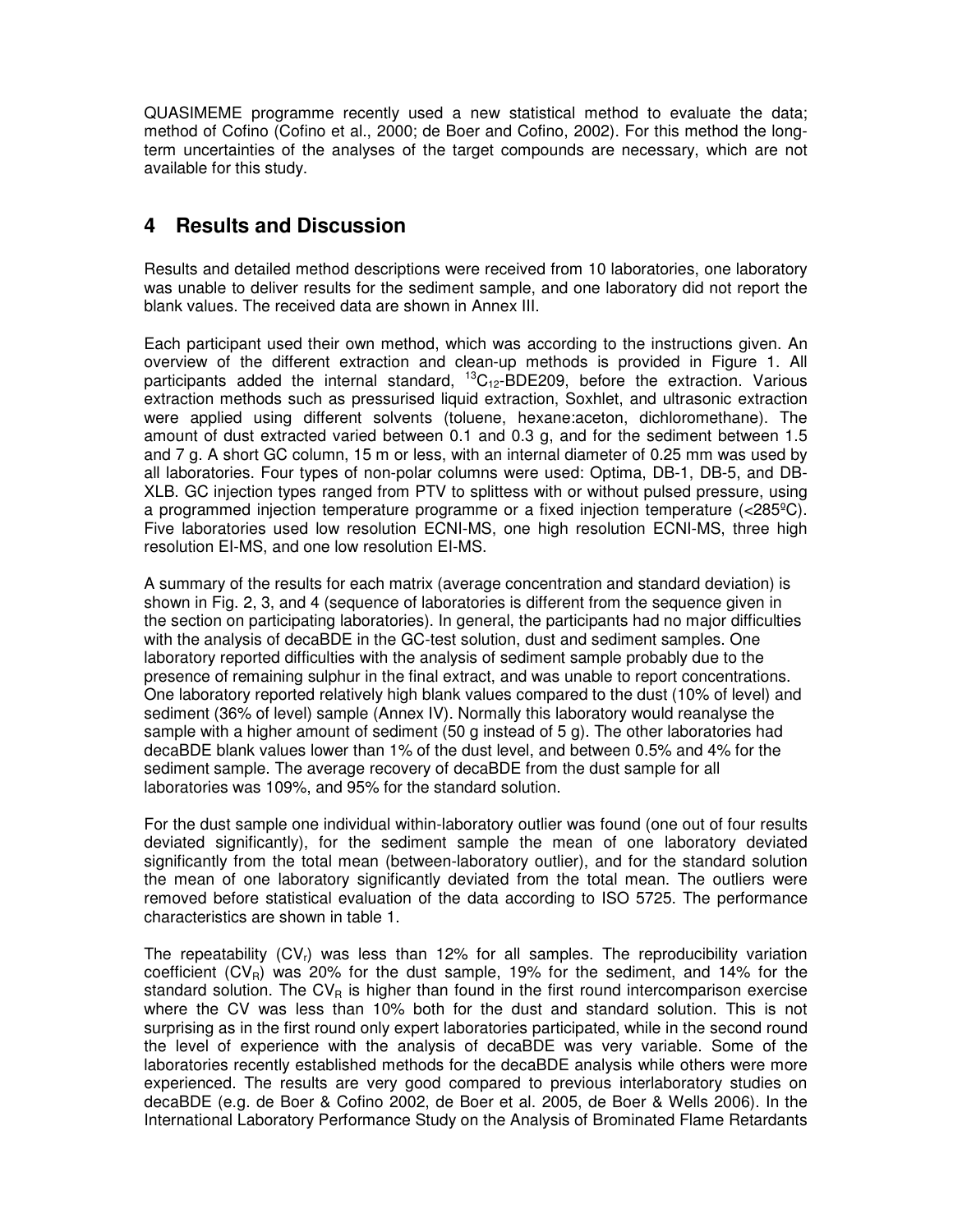

Figure 1: Procedures used for the determination of decaBDE in standard solution, dust (NIST 2585), sediment, and blank reported by ten laboratories.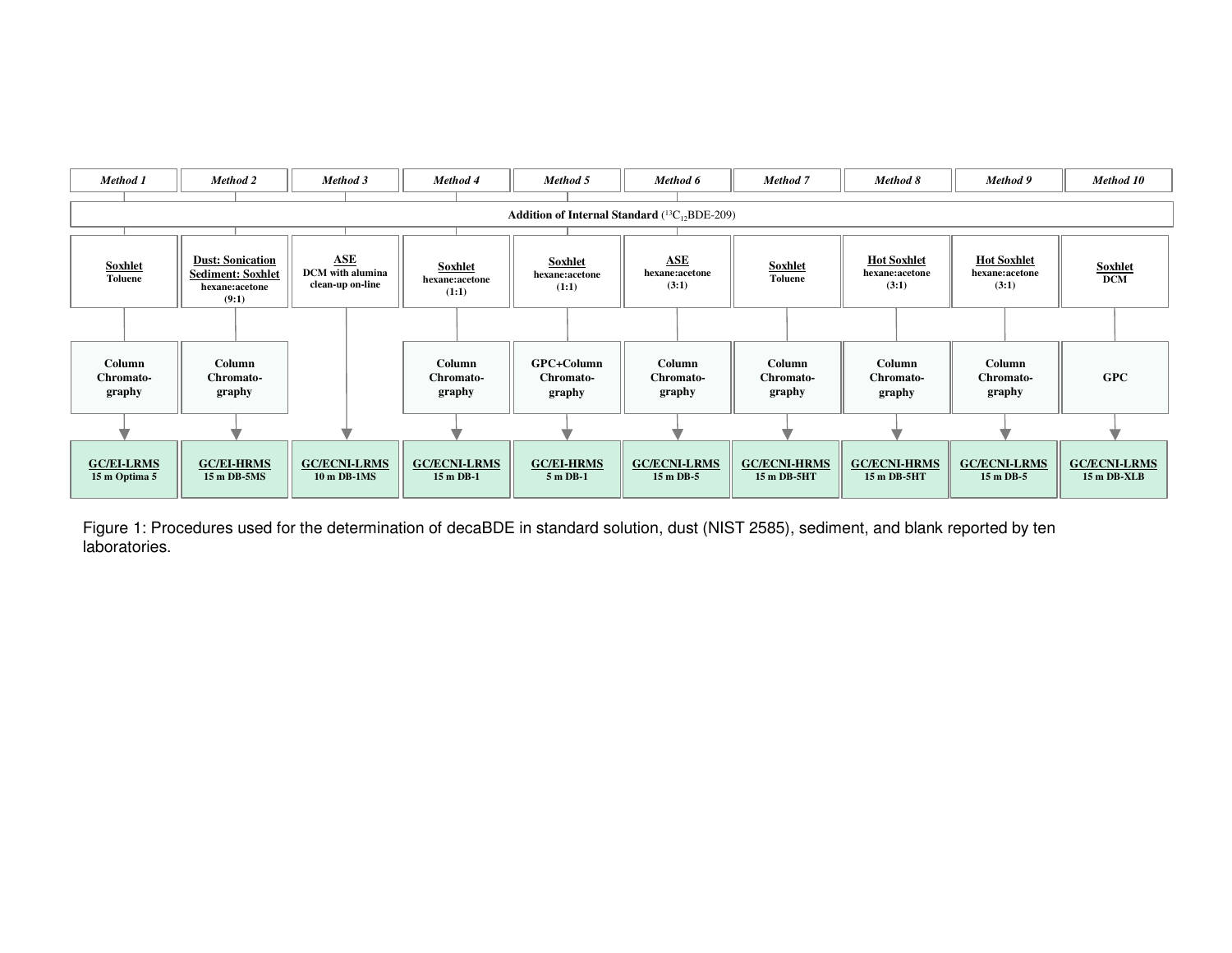in Environmental Samples organised by QUASIMEME last year (2007), a CV of 74% was found for decaBDE in marine sediment which was unsatisfactory (QUASIMEME, 2007). The concentration of decaBDE in this marine sediment  $(6 \text{ nq/q})$  was comparable to the concentration of our sediment (15 ng/g).

For the dust sample some laboratories found higher concentrations than the certified values, which was also observed in the first round exercise (Fig 3). However, the standard deviation of the certified values is rather low (CV 3.6% only); a more appropriate CV would be around 10%. The higher levels are not correlated to the extraction method, extraction solvent or detection technique; an explanation for this phenomenon cannot be given. In general, laboratories with higher levels of decaBDE in dust also found higher levels in sediment, as shown by the two-sample plot (Fig. 5). These higher levels are not correlated to the levels found in the standard solution (Fig 6, e.g. dust vs. standard solution). Differences in results for the standard solution between the laboratories were not correlated to the supplying company of the standards.

**Table 1:** Performance characteristics for the second NORMAN Inter-laboratory Study "Determination of decaBDE in sediment and dust".

| <b>Sample</b> | <b>Substance</b> |   | $\mathbf n$ | $n_{AP}$<br>% | $=$  | Lab mean<br><b>S.D.</b> | $S_{\mathsf{R}}$ | $CV_R$<br>% | $S_{r}$ | CV.<br>% | <b>Recovery</b><br>% |
|---------------|------------------|---|-------------|---------------|------|-------------------------|------------------|-------------|---------|----------|----------------------|
| Dust          | <b>BDE 209</b>   |   | 10 39       | 2.5           | 2740 | 318                     | 536              | 19.5        | 212     |          | 109                  |
| Sediment      | <b>BDE 209</b>   | 9 | 32          |               | 15   | 1.7                     | 2.9              | 19.4        | 1.8     | 11.9     |                      |
| Solution      | <b>BDE 209</b>   |   | 10 36       | 10            | 48   | 4.2                     | 6.5              | 13.6        | .7      | 3.6      | 96                   |

l Number of laboratories

n Number of single results

 $n_{AP}$  Percentage of outliers

 Total mean after elimination of outliers in µg/kg for the sediment and dust sample, and ng/ml for the test solution x

 $s_R$  Reproducibility standard deviation in  $\mu$ g/kg for the sediment and dust sample, and ng/ml for the test solution

 $CV_R$  Reproducibility variation coefficient  $[%]$ 

 $S_r$ Repeatability standard deviation in µg/kg for the sediment and dust sample, and ng/ml for the test solution

 $CV_r$ Repeatability variation coefficient [%]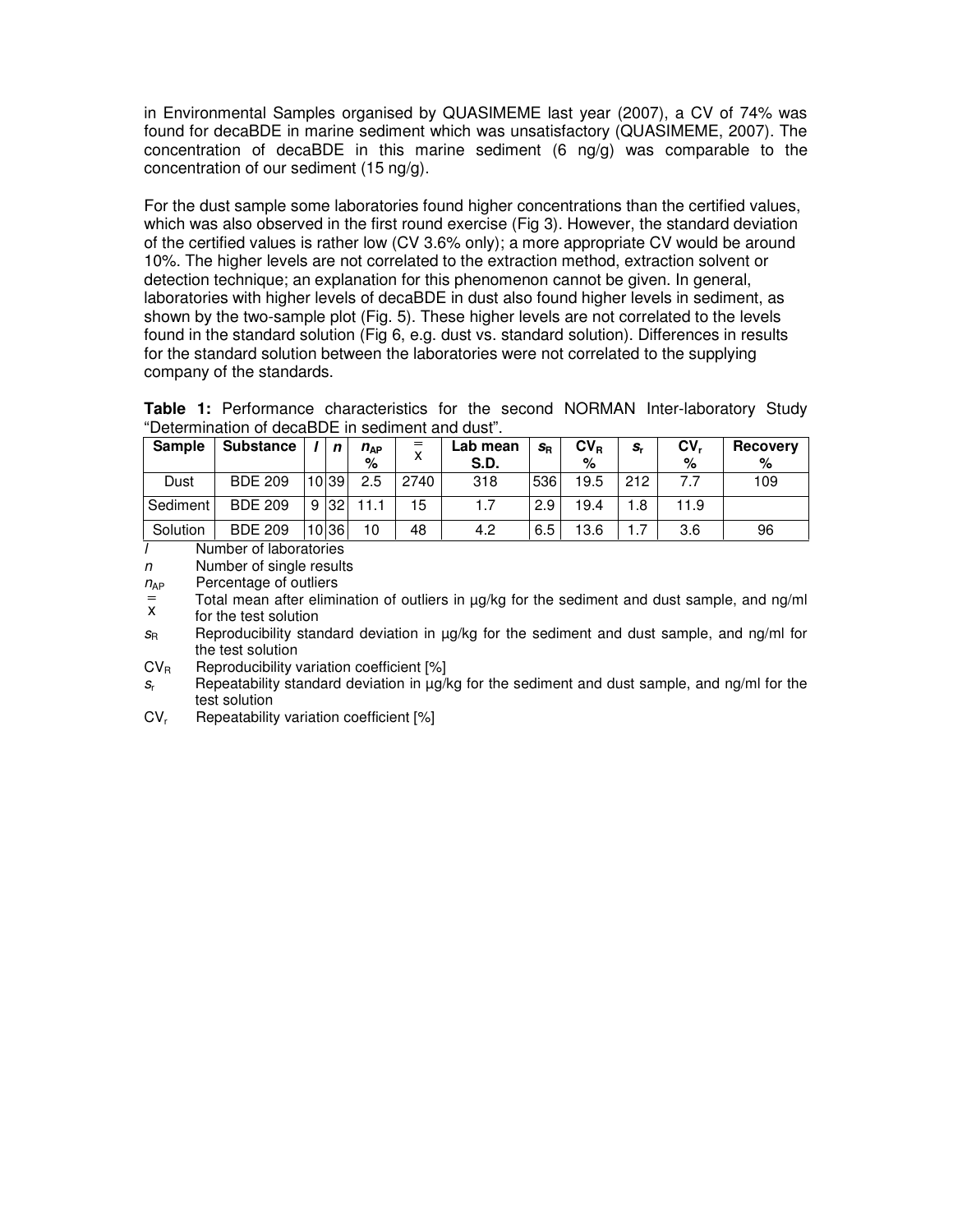

**GC-Test Solution**

**Figure 2:** Means of four replicates and standard deviations of decaBDE concentrations in GC-test solution reported by ten laboratories (no elimination of outliers).



**Figure 3:** Means of four replicates and standard deviations of decaBDE concentrations in dust (NIST 2585) reported by ten laboratories (no elimination of outliers). Concentrations are corrected for blanks.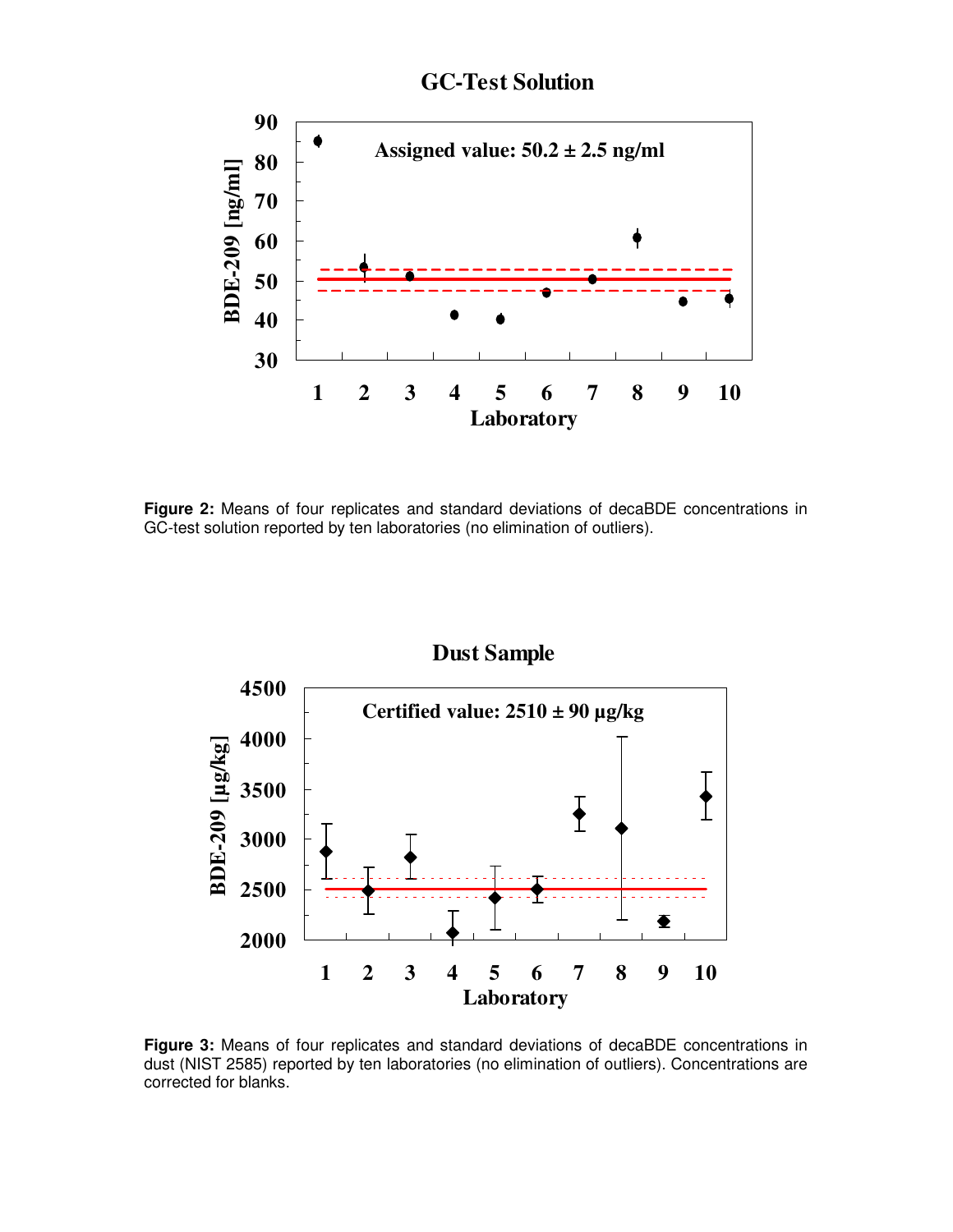

**Figure 4:** Means of four replicates and standard deviations of decaBDE concentrations in sediment reported by nine laboratories (no elimination of outliers). Concentrations are corrected for blanks.



**Figure 5**: Two sample plot of concentrations of decaBDE in dust and sediment.

# **Sediment Sample**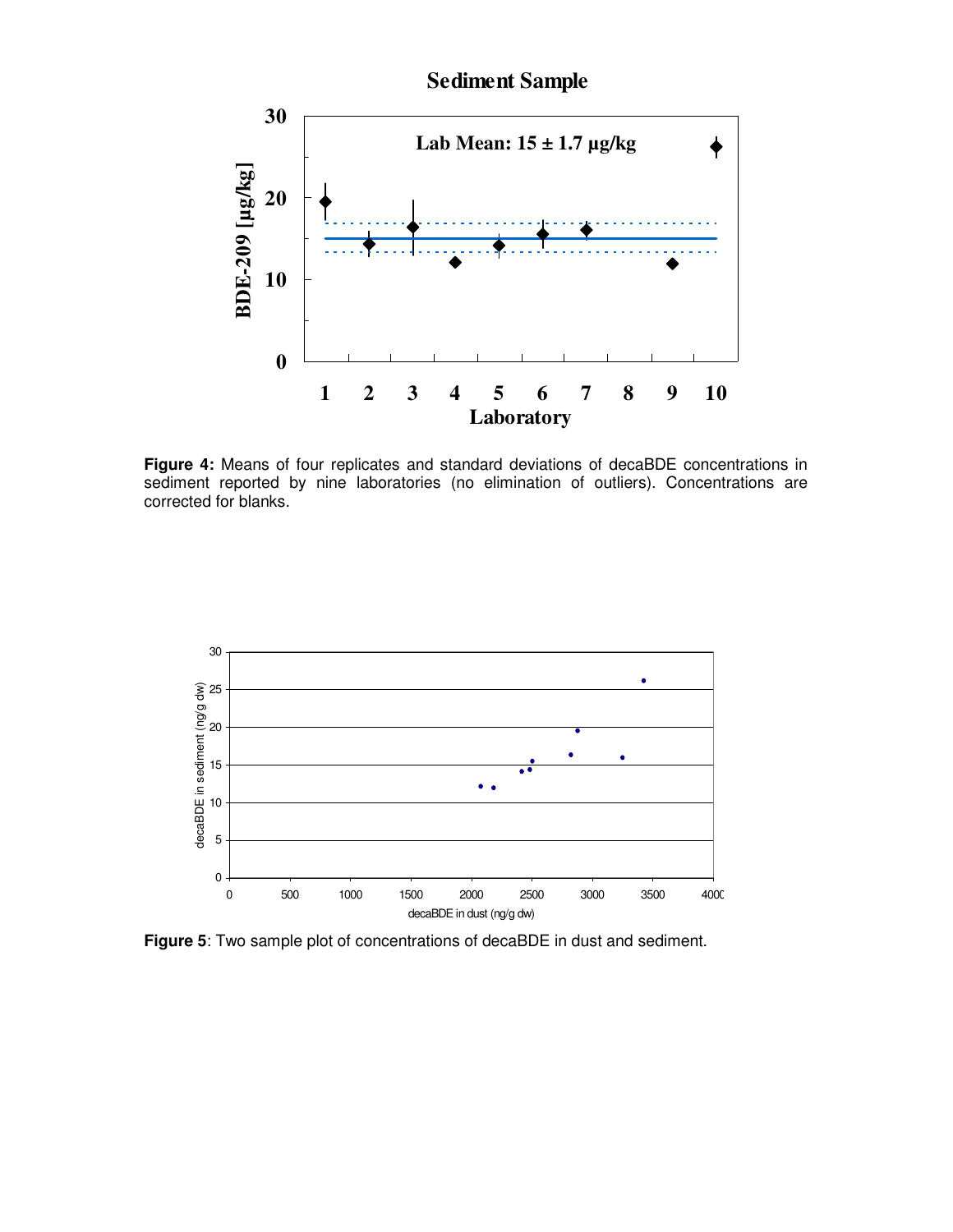

Figure 6: Two sample plot of concentrations of decaBDE in dust and standard solution.

Z-scores were calculated for the GC-test solution, dust and sediment samples (Table 2). The z-score provide information on the relative deviation of the result obtained by the laboratory from the assigned value. A z-score of 2 indicate that the result is 2 standard deviations higher than the assigned value; a negative z-score indicates the result is lower than the assigned value. The QUASIMEME criterion for acceptable results is a z-score from  $-2$  to 2.

All laboratories had good z-scores (between –2 and 2) for both the standard solution and the matrices, except one laboratory for the standard solution and one laboratory for the sediment sample.

| Lab no. |    | <b>GC-test solution</b> | <b>Dust</b> | <b>Sediment</b> |  |  |
|---------|----|-------------------------|-------------|-----------------|--|--|
|         |    | 7.0                     | 0.6         | 1.2             |  |  |
|         | 2  | 0.6                     | $-0.04$     | $-0.2$          |  |  |
|         | 3  | 0.1                     | 0.5         | 0.4             |  |  |
|         | 4  | $-1.8$                  | $-0.7$      | $-0.8$          |  |  |
|         | 5  | $-2.0$                  | $-0.1$      | $-0.3$          |  |  |
|         | 6  | $-0.7$                  | $-0.01$     | 0.1             |  |  |
|         |    | 0.0                     | 1.2         | 0.3             |  |  |
|         | 8  | 2.1                     | 0.9         |                 |  |  |
|         | 9  | $-1.1$                  | $-0.5$      | $-0.8$          |  |  |
|         | 10 | $-0.9$                  | 1.5         | 3.0             |  |  |

Table 2: Z-scores of the average results of the GC-test solution, dust and sediment sample.

### **Conclusions**

The method performance study showed that routine laboratories are able to analyse decaBDE in environmental samples with acceptable accuracy when using special attention to QA/QC. The choice of extraction and clean-up method was less critical than the control of critical factors such as thermal and photochemical degradation as well as blanks. The results indicate that knowledge from expert laboratories to routine laboratories can be transferred by means of proper training exercises as essential tool to discuss the critical factors for analysis, and using harmonised protocols by standardizing the critical factors.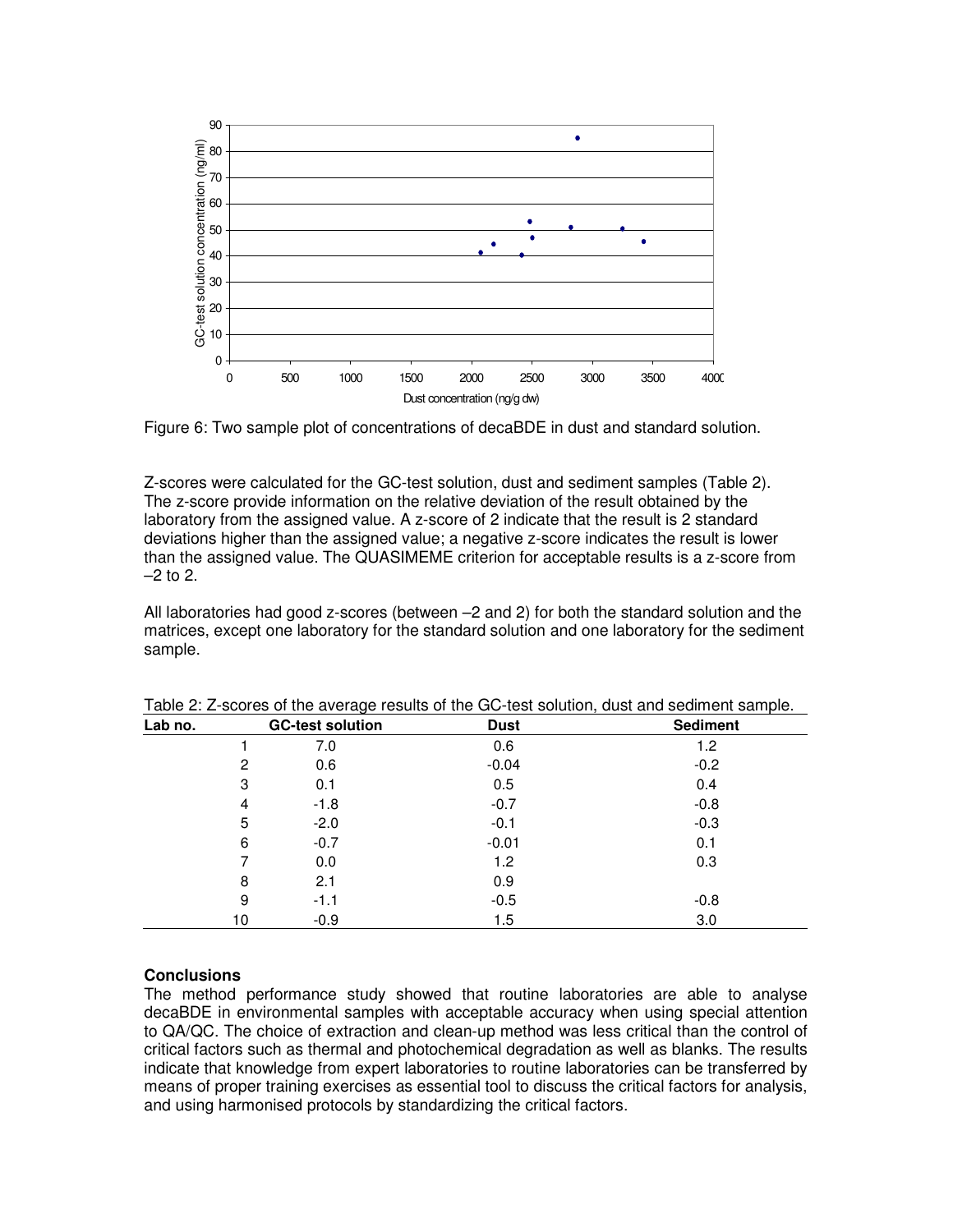## **5 References**

Covaci A, Voorspoels S, de Boer J. 2003. Determination of brominated flame retardants, with emphasis on polybrominated diphenyl ethers (PBDEs) in environmental and human samples - a review. Environ Int 29:735.

de Boer J, Cofino WP. 2002. First world-wide interlaboratory study on polybrominated diphenylethers (PBDEs). Chemosphere 46:625.

de Boer J, Scurfield JA, Wells DE. 2005. QUASIMEME Laboratory Performance Studies, DE-8, Round 41-Exercise 656, FRS Marine Laboratory, Aberdeen, UK.

de Boer J, Wells DE. 2006. Pitfalls in the analysis of brominated flame retardants in environmental, human and food samples- including results of three international interlaboratory studies. Trends Anal Chem 25:364.

Duffek, A. 2007. Report on the 1st interlaboratory study (C3-1). NORMAN deliverable C3.2, available by the NORMAN website : (http://www.norman-network.de)..

ISO 22032:2006 - Water quality - Determination of selected polybrominated diphenylethers in sediment and sewage sludge - Method using extraction and gas chromatography/mass spectrometry.

QUASIMEME, 2007. QUASIMEME Laboratory Performance Studies, BS-1 Brominated Flame Retardants, Round 50, Exercise 773, July 2007 to October 2007. Report.

Stapleton HM, Harner T, Shoeib M, Keller JM, Schantz, MM, Leigh SD, Wise SA. 2006. Determination of polybrominated diphenyl ethers in indoor dust standard reference materials. Anal Bioanal Chem 384:791.

Stapleton HM 2006. Instrumental methods and challenges in quantifying polybrominated diphenyl ethers in environmental extracts: a review. Anal Bioanal Chem 386:807.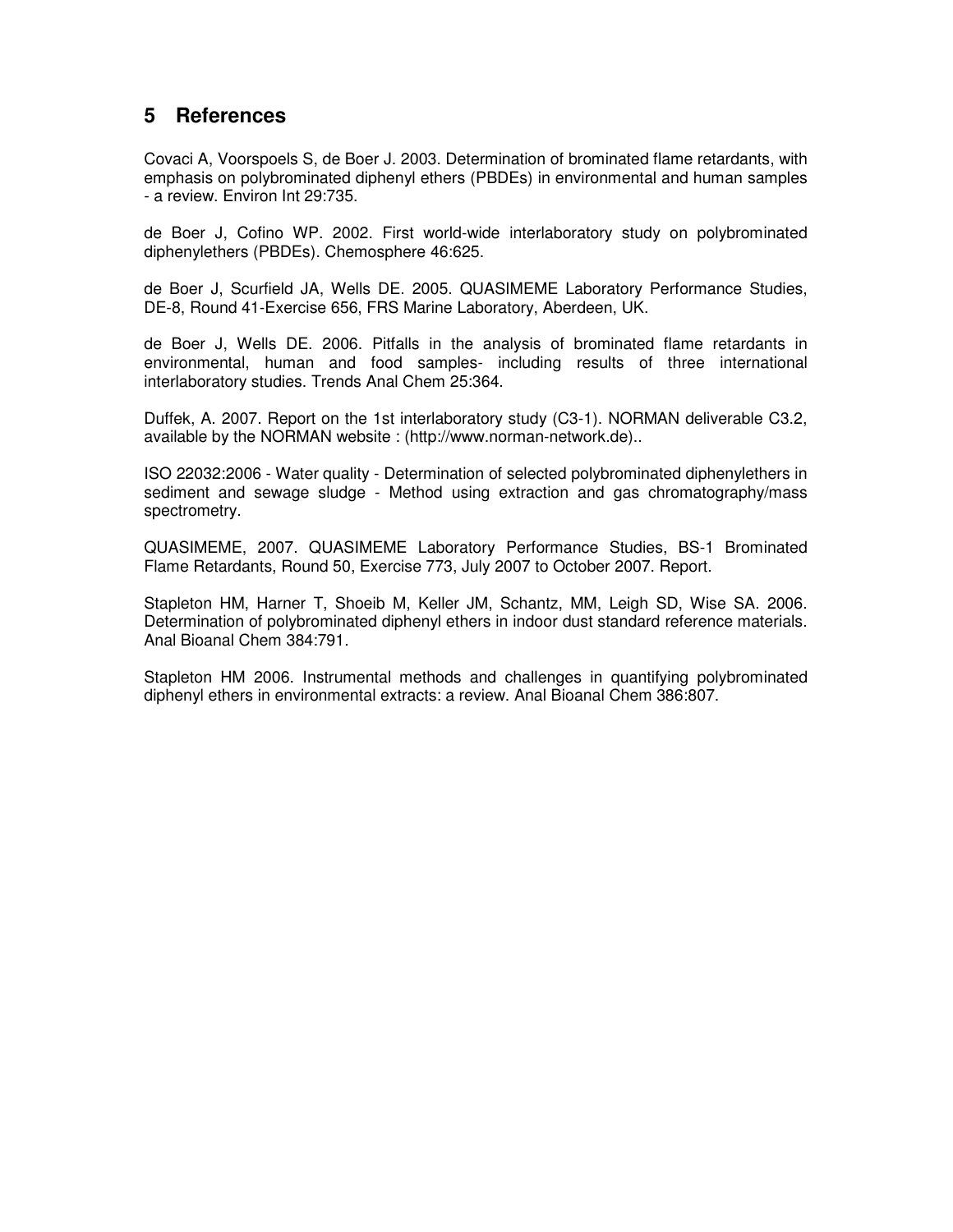## **6 Annex**

**Annex I: Standard protocol and critical steps and factors for the analysis of decaBDE** 





Round 2 Interlaboratory Study - CASE Study 3 on DecaBDE in Sediment and Dust

# Standard Protocol

### **Determination of BDE-209 in sediment and house dust**

### **Principle**

A proper test portion of the dried sediment or dust sample is extracted with an organic solvent by an appropriate extraction technique (e.g. soxhlet extraction, PLE, sonication, shaking). The obtained extract is concentrated and cleaned-up. Sample cleanup procedures may include sulphuric acid treatment, GPC, column chromatography on alumina, florisil or silica. For the sediment sample sulphur should be removed (e.g. active copper powder or TBA reagens). The purified extract is analyzed by high resolution capillary gas chromatography combined with mass spectrometry operated in the electron ionisation or electron capture negative ionisation mode. Quantification is conducted by the internal standard method using  ${}^{13}C_{12}$  labelled Decabromodiphenyl ether as internal standard.

The International Standard ISO/DIS 22032 "Water quality - Determination of selected polybrominated diphenylethers in sediment and sewage sludge - Method using extraction and gas chromatography/mass spectrometry" is recommend as a guidance for the analysis of the test material. Special attention should be paid on following issues:

| <b>Problems</b>                                                                                                | <b>Solutions</b>                                                                                                                                                                                                                                                     |
|----------------------------------------------------------------------------------------------------------------|----------------------------------------------------------------------------------------------------------------------------------------------------------------------------------------------------------------------------------------------------------------------|
| Photodegradation under influence of<br>direct sunlight                                                         | Use of UV filters at laboratory windows and at fluorescent<br>lightings<br>Use of amber glassware (or covered with e.g. aluminium<br>foil)                                                                                                                           |
| Poor solubility                                                                                                | Check solubility in the organic solvent before preparing<br>stock solutions or preparing highly concentrated extracts.<br>BDE209 dissolves well in toluene.                                                                                                          |
|                                                                                                                | It should be avoided that the extracts would be evaporated<br>until dryness, because decaBDE may not completely re-<br>dissolve after that step. During concentration, use toluene<br>as a keeper.                                                                   |
| Blank problem<br>(decaBDE may be present in dust in the<br>laboratory or as contamination of the<br>glassware) | The laboratory should be kept as clean as possible.<br>Introduction of most types of packing materials in the lab<br>should be avoided. All open glassware should be covered,<br>e.g. by aluminium foil, to prevent dust particles to enter<br>solutions or samples. |
|                                                                                                                | Cleaning of glassware by heating at 420 $\degree$ C and rinsing with                                                                                                                                                                                                 |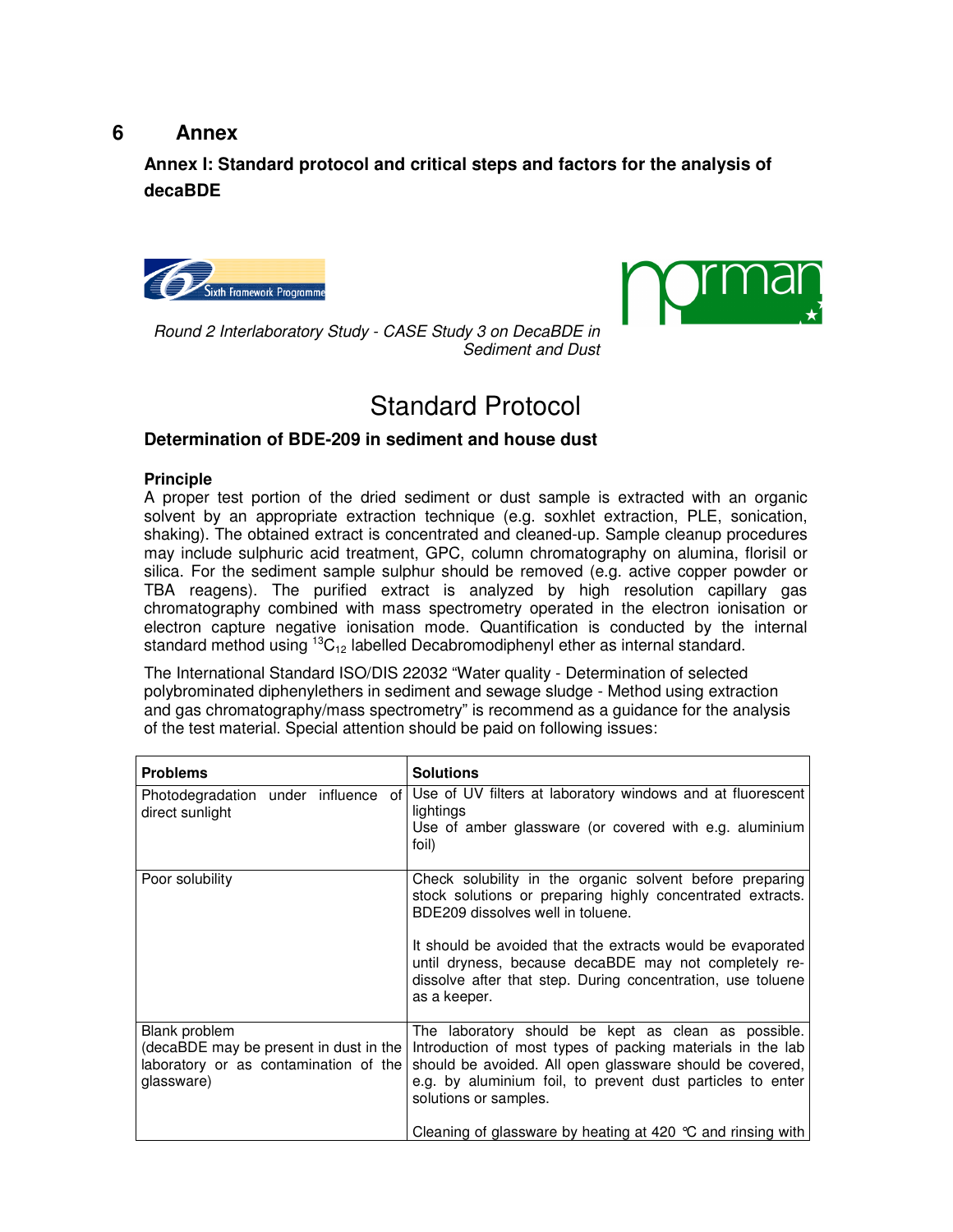|                     | toluene prior use                                                                                                                                                                                                                                                                                                                                                                                                                             |
|---------------------|-----------------------------------------------------------------------------------------------------------------------------------------------------------------------------------------------------------------------------------------------------------------------------------------------------------------------------------------------------------------------------------------------------------------------------------------------|
|                     | Blank analysis should be carried out more frequently than<br>usually. The treatment of the blanks should be identical to<br>that of the sample (e.g. residence time at the bench). The<br>use of a <sup>13</sup> C internal standard is highly recommended, and<br>the sensitivity of the detector should be fully optimized.                                                                                                                 |
| Thermal degradation | Short $(< 15 \text{ m})$ and narrow $(< 0.25 \text{ mm})$ GC columns with<br>thin films (0.1 $\mu$ m), moderate injector (e.g. 275 °C) and<br>column temperatures $(300 °C)$ , and short injector<br>residence times, or cold injectors.<br>Splitless injection is critical and can only be applied<br>successfully when combined with pressure pulse or by using<br>short splitless time. On column injection may a suitable<br>alternative. |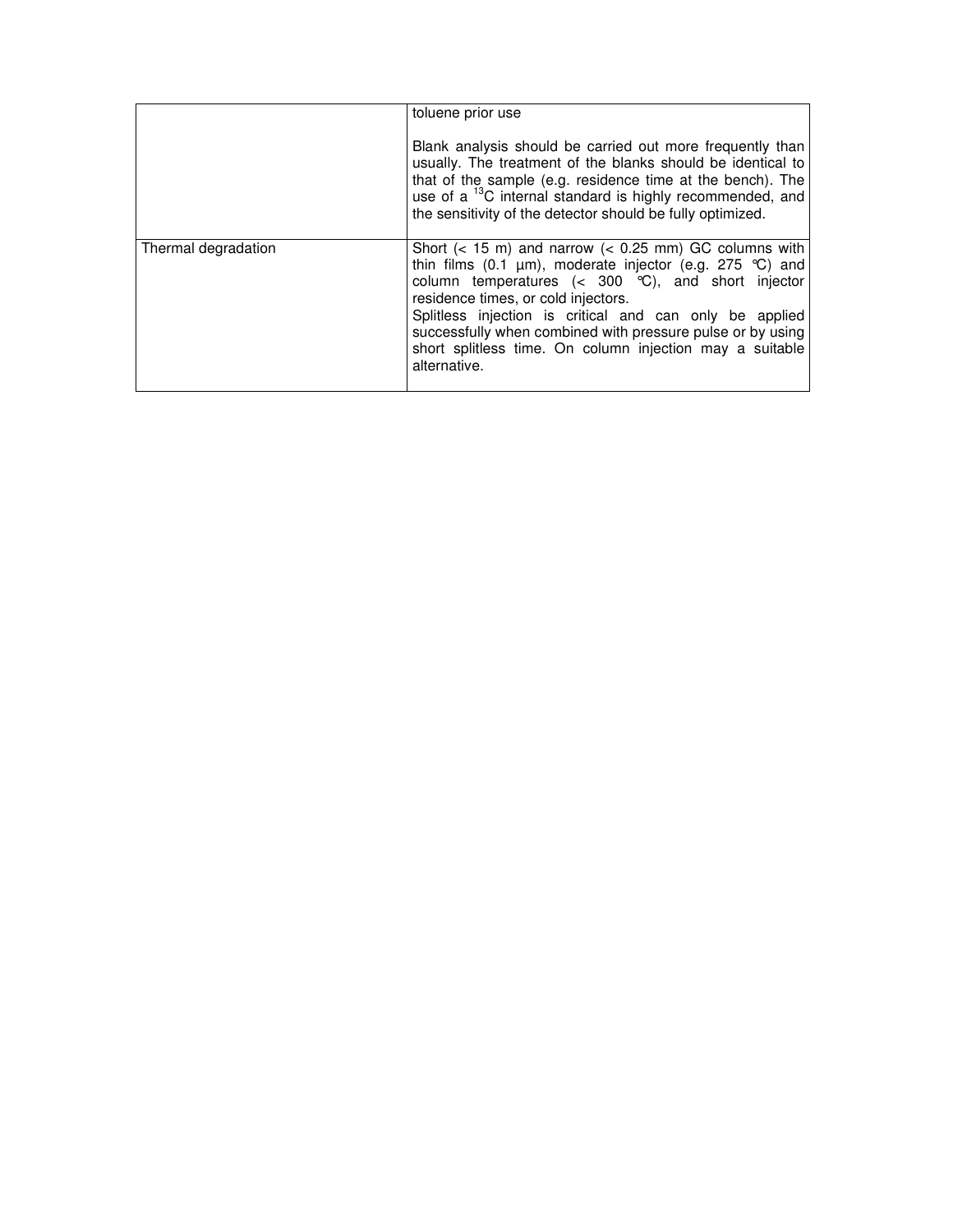### **Annex II: Instruction protocol**





Round 2 Interlaboratory Study - CASE Study 3 on DecaBDE in Sediment and Dust

# Instruction Protocol

#### **Materials**

The **sediment** sample is a sieved  $\langle 63 \mu m \rangle$ , freeze dried and homogenised river sediment (Elbe, Germany). It contains polycyclic hydrocarbons, polychlorinated biphenyl congeners, chlorinated pesticides, and polybrominated diphenyl ether congeners. The bottle contains approximately 30 g of material. The sediment is low contaminated with BDE209 in the µg/kg range.

The **dust** sample is a sterilized, freeze dried and sieved (< 100 µm) house dust from vacuum cleaner bags collected from homes, motels, and hotels. It contains polycyclic hydrocarbons, polychlorinated biphenyl congeners, chlorinated pesticides, and polybrominated diphenyl ether congeners. The bottle contains approximately 4 g of material. The dust is high contaminated with BDE209 in the mg/kg range.

A **GC - test solution** of BDE-209, dissolved in toluene in undeclared concentration is provided to check for calibration errors. Its concentration is in the range of 25 to 100 ng/ml.

### **Homogeneity, stability and storage**

The materials have been shown to be homogeneous and stable for the purpose of the test. The sediment and dust materials must be stored at temperatures between 15 °C to 30 °C away from direct sunlight. The GC-test solution should be stored at 4 °C protected from light.

### **Analysis**

The materials are of naturally occurring river sediment and house dust and may contain constituents of unknown toxicities; therefore, caution and care should be exercised during its handling and use.

Prior to removal of subsamples for analysis, the contents of the bottle should be homogenised. The sediment and dust sample should be dried to a constant mass before weighing for analysis, to determine the concentration on a dry mass basis. Another possibility is the determination of the moisture content.

The samples should be analysed using routinely applied validated methods and procedures. Any appropriate extraction and cleanup method may be used. The use of **<sup>13</sup>C-BDE-209** as an internal standard is **obligatory**. All measurements should be performed by using GC/MS operated in either electron impact (GC/EI-MS) or electron capture negative ionization (GC/ECNI-MS) mode. Some advice on how recognise and avoid possible sources of error is given in the Standard protocol (see enclosed). A short GC column of 15 m or less is **obligatory** to use for the analysis.

## **7 Replicates**

Please determine **four** independent replicates with the **sediment** using a sample intake of 5 to 7 g of the sediment material.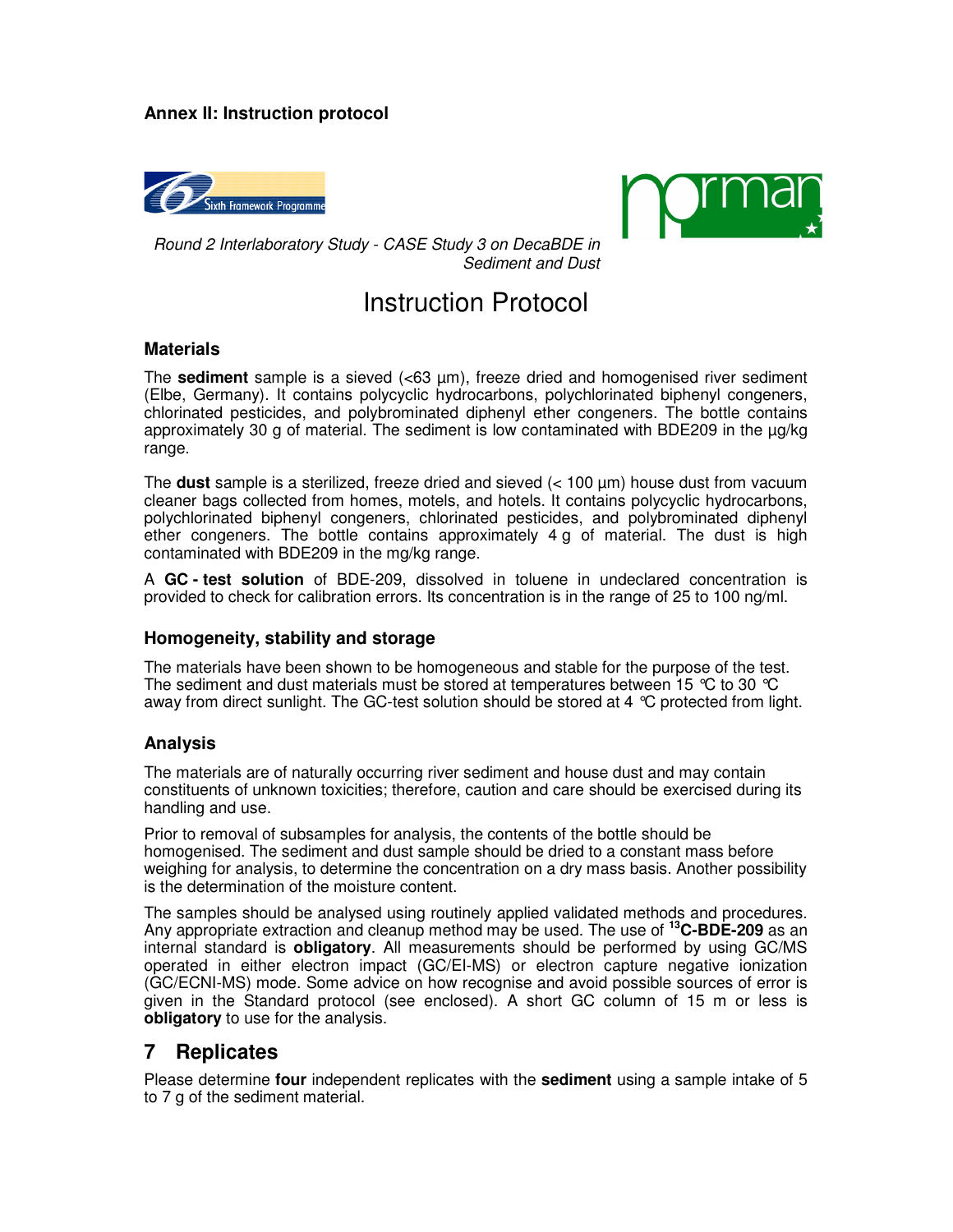Please determine **four** independent replicates with the **dust** using a sample intake of 0.1 to 0.5 g of the dust material.

The **GC - Test solution** should be analysed after having added an appropriate amount of the Internal Standard (<sup>13</sup>C-BDE-209) which matches the expected concentration range (25 - 100 ng/ml). The prepared solution should be injected **four** times.

Because of the blank problem please determine **four** independent **blank** replicates. The treatment of the blanks should be identical to that of the sediment and dust sample (e.g. residence time at the bench).

## **8 Reporting of results**

For the sediment and dust sample the results should be expressed on a dry weight basis (µg/kg). Results for the GC test solution should be given in ng/ml.

Please enter your analytical data and method characteristics using the provided files (provided by email). You should report all of the requested methods details by filling in the questionnaire.

The **results** of the sediment and dust and the GC – Test solution are to report by using Excel-file "Results of dust, sediment and GC test solution.xls" and Word-document "Experimental conditions.doc". Please send the completed files to Pim Leonards by email (pim.leonards@ivm.vu.nl) until **15 March 2008.** 

Please also send a typical **GC–chromatogram** of the sediment, dust sample and the GCtest solution with the drawn integration marks (either by email or in a printed version). Report results of blanks separately and do not include blanks in calculations!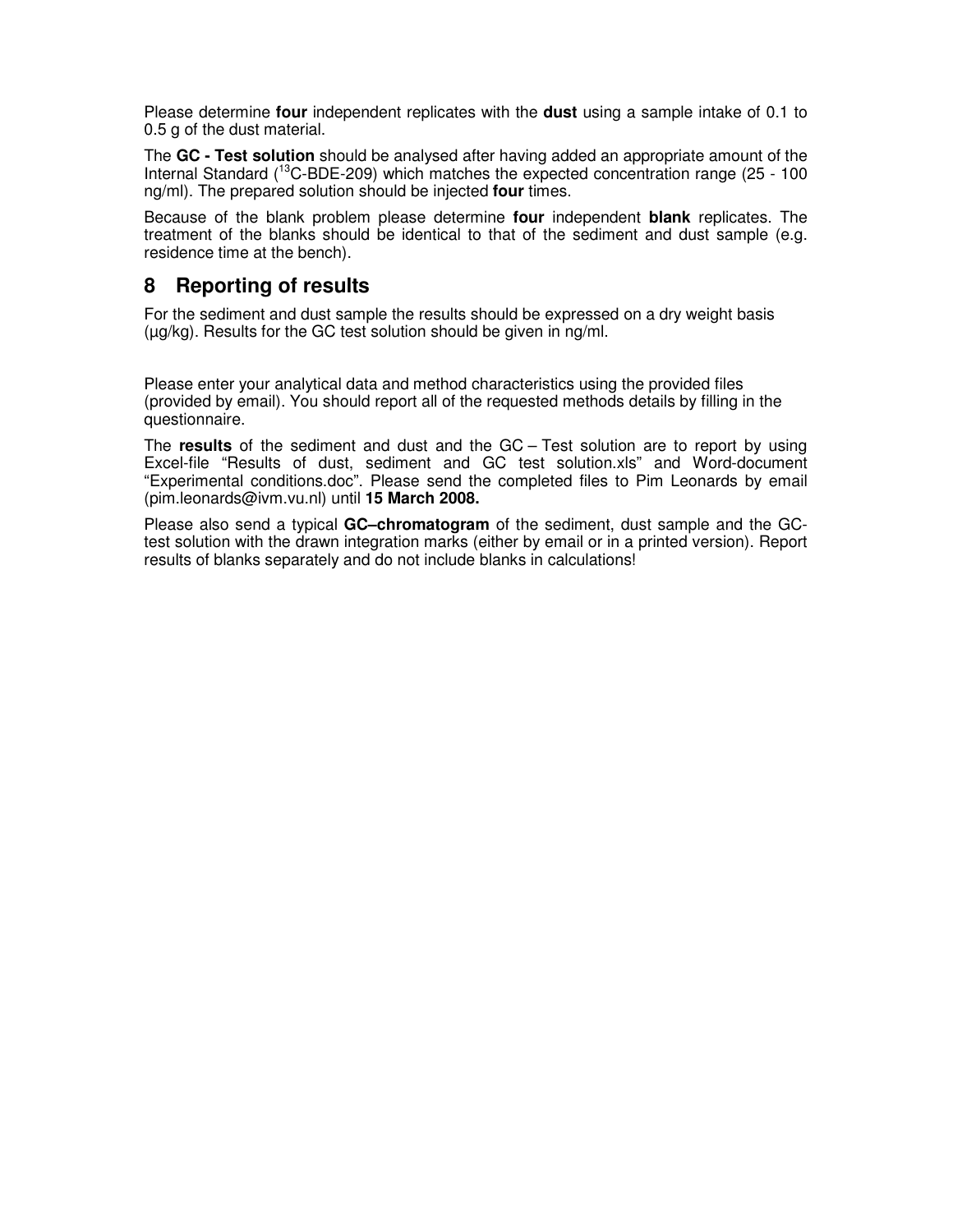**Annex III: Submitted data of decaBDE in GC-test solution, dust, and sediment samples of the NORMAN interlab round 2 provided by the laboratories. Shown are the individual levels of four replicates. AVG: average concentration. SD: standard deviation. CV: coefficient of variation.** 

| GC - Test Solution ng/mi<br>Lab no.     | #1    | #2          | #3    | #4    | <b>AVG</b> | <b>SD</b> | CV(%)          |
|-----------------------------------------|-------|-------------|-------|-------|------------|-----------|----------------|
| 1                                       | 84.9  | 82.9        | 86.6  | 85.7  | 85         | 1.6       | 1.9            |
| $\overline{c}$                          | 57.63 | 52.46       | 52.81 | 49.42 | 53         | 3.4       | 6.4            |
| 3                                       | 50.45 | 51.86       | 50.70 | 50.55 | 51         | 0.7       | 1.3            |
| 4                                       | 41.61 | 41.18       | 41.15 | 41.06 | 41         | 0.2       | 0.6            |
| 5                                       | 42.0  | 39.6        | 39.4  | 40.2  | 40         | 1.2       | 2.9            |
| 6                                       | 46.04 | 47.19       | 47.79 | 46.64 | 47         | 0.7       | 1.6            |
| 7                                       | 50.43 | 51.61       | 49.18 | 50.15 | 50         | 1.0       | 2.0            |
| 8                                       | 59.33 | 61.15       | 58.31 | 63.89 | 61         | 2.4       | 4.0            |
| 9                                       | 44    | 45          | 45    | 44    | 45         | 0.6       | 1.3            |
| 10                                      | 47.39 | 44.81       | 42.52 | 47.22 | 45         | 2.3       | 5.1            |
| Dust (with blank correction), ug/kg     |       |             |       |       |            |           |                |
| Lab no.                                 | #1    | #2          | #3    | #4    | <b>AVG</b> |           | SD RSD (%)     |
| 1                                       | 2796  | 3009        | 2539  | 3173  | 2879       | 274       | $10$           |
| $\overline{c}$                          | 2656  | 2527        | 2154  | 2603  | 2485       | 227       | 9              |
| 3                                       | 2865  | 3082        | 2811  | 2537  | 2824       | 224       | 8              |
| $\overline{\mathbf{4}}$                 | 1852  | 2366        | 2050  | 2048  | 2079       | 213       | 10             |
| 5                                       | 2060  | 2347        | 2811  | 2453  | 2418       | 310       | 13             |
| 6                                       | 2434  | 2368        | 2666  | 2553  | 2505       | 132       | 5              |
| $\overline{7}$                          | 3309  | 3443        | 3019  | 3232  | 3251       | 178       | 5              |
| 8                                       | 3681  | <b>1757</b> | 3503  | 3476  | 3104       | 903       | 29             |
| 9                                       | 2177  | 2115        | 2255  | 2195  | 2186       | 58        | 3              |
| 10                                      | 3138  | 3590        | 3329  | 3645  | 3426       | 236       | $\overline{7}$ |
| Sediment (with blank correction), ug/kg |       |             |       |       |            |           |                |
| Lab no.                                 | #1    | #2          | #3    | #4    | <b>AVG</b> | <b>SD</b> | <b>RSD (%)</b> |
| 1                                       | 19.5  | 17.2        | 22.6  | 18.8  | 20         | 2.3       | 12             |
| $\overline{c}$                          | 13.68 | 13.82       | 16.68 | 13.21 | 14         | 1.6       | 11             |
| 3                                       | 13.02 | 20.00       | 18.25 | 14.01 | 16         | 3.3       | 20             |
| 4                                       | 11.70 | 11.87       | 12.54 | 12.39 | 12         | 0.4       | 3              |
| 5                                       | 15.4  | 12          | 14.7  | 13.8  | 14         | 1.5       | 11             |
| 6                                       | 14.0  | 17.5        | 14.0  | 16.4  | 15         | 1.7       | 11             |
| $\overline{7}$                          | 14.47 | 17.01       | 16.32 | 16.01 | 16         | 1.1       | $\overline{7}$ |
| 8                                       |       |             |       |       |            |           |                |
| 9                                       | 12.2  | 12.1        | 11.4  | 12.0  | 12         | 0.4       | 3              |
| 10                                      | 27.26 | 26.01       | 24.43 | 26.95 | 26         | 1.3       | 5              |

**GC - Test Solution ng/ml** 

**Outlier** 

Type A: individual within-laboratory outlier

Type B: between-laboratory outlier due to significant deviation of the laboratory mean from the total mean